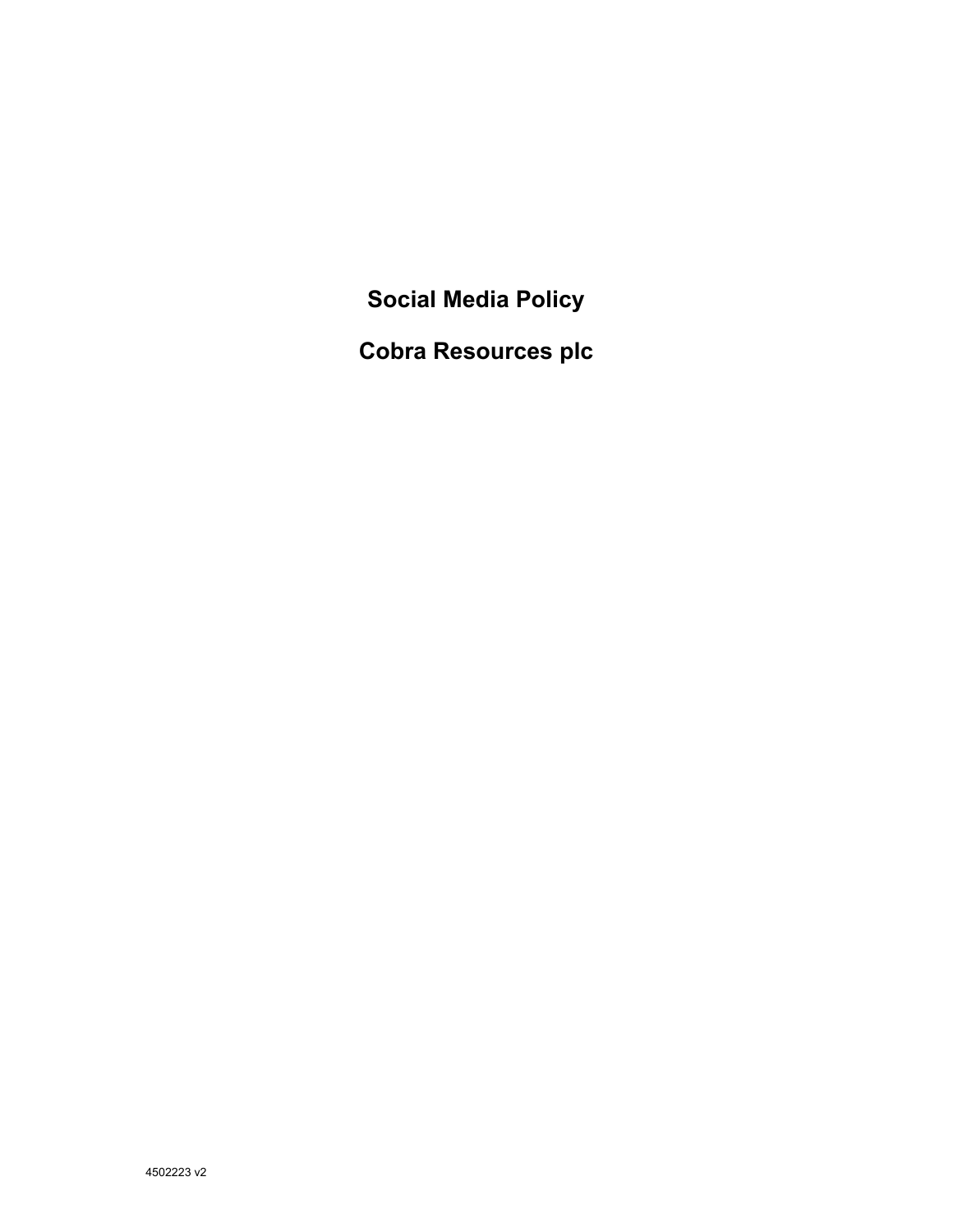# **CONTENTS**

# Page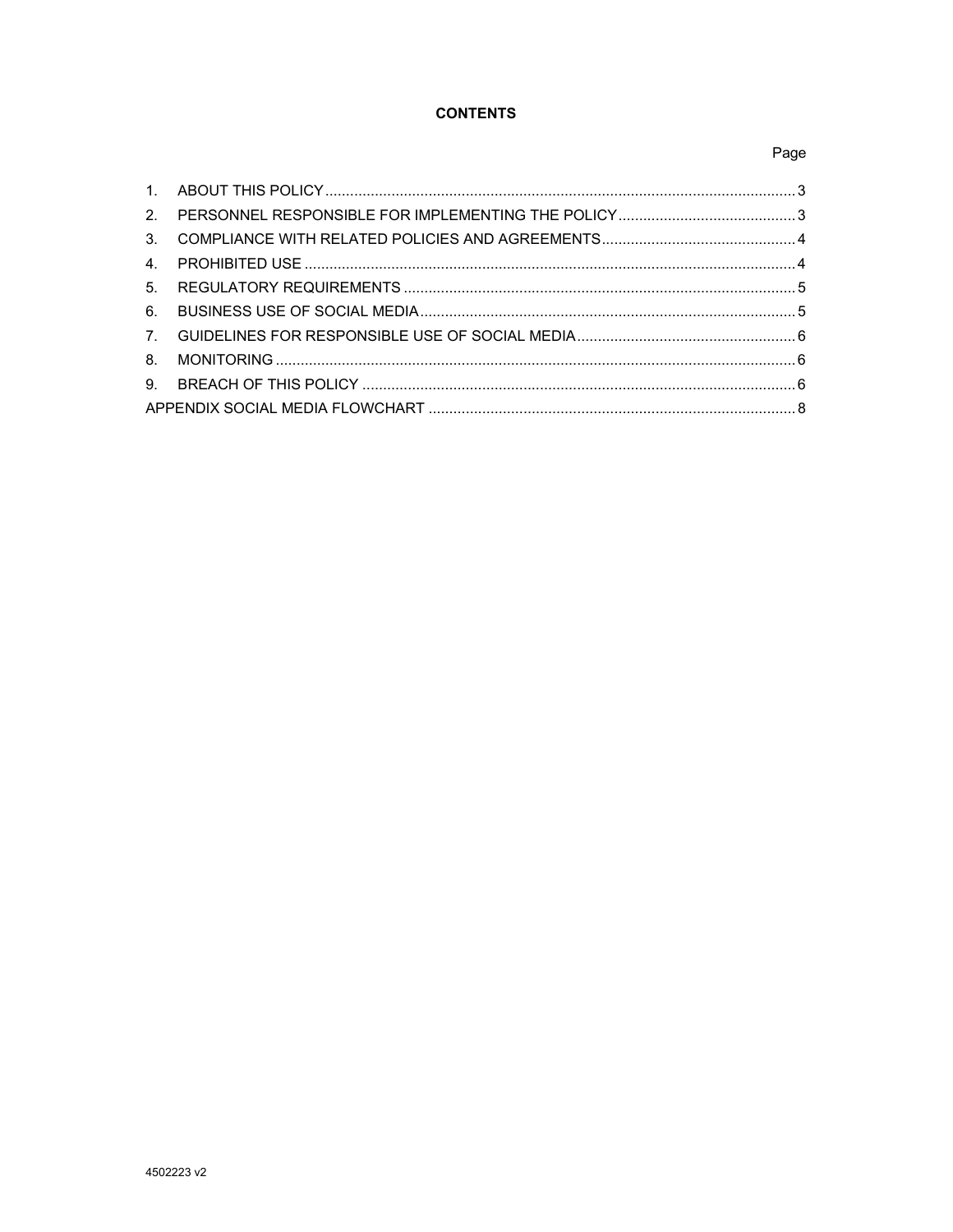## 1. **ABOUT THIS POLICY**

- 1.1. A list of the definitions used in this Policy can be found at paragraph 10.
- 1.2. This Policy is in place to minimise the risks to the Company and its staff through use of social media.
- 1.3. This Policy deals covers the use of all forms of social media, including Facebook, LinkedIn, Twitter, Google+, Wikipedia, Reddit, Instagram, Snapchat, Tumblr and all other social networking sites, message boards, forums, the Company's website, non-regulatory news feeds, blogs and any other online service that makes it possible to create, communicate, post or publish media that can be accessed by others. It applies to the use of social media for business purposes as well as personal use that may affect the Company as a result of a direct or indirect reference or by implication.
- 1.4. This Policy covers all employees, directors, officers, consultants, contractors, interns, casual workers and agency workers.
- 1.5. This Policy does not form part of any employee's contract of employment and we may amend it at any time.

## 2. **PERSONNEL RESPONSIBLE FOR IMPLEMENTING THE POLICY**

- 2.1. The Board has overall responsibility for the effective operation of this Policy, but has delegated day-to-day responsibility for its operation to the Compliance Officer.
- 2.2. Responsibility for monitoring and reviewing the operation of this Policy and making recommendations for change to minimise risks lies with the Compliance Officer who will review this Policy at least annually to ensure that it meets legal requirements and reflects best practice.
- 2.3. Managers have a specific responsibility for operating within the boundaries of this Policy, ensuring that all staff understand the standards of behaviour expected of them and taking action when behaviour falls below its requirements. If necessary managers will be given training in order to do this.
- 2.4. All staff are responsible for the success of this Policy and should ensure that they take the time to read and understand it. Any misuse of social media should be reported to the Compliance Officer immediately. Questions regarding the content or application of this Policy should be directed to the Compliance Officer.
- 2.5. The Company's share capital is admitted to listing on the standard segment of the Official List and to trading on the Main Market of the London Stock Exchange plc. The Company is subject to the Disclosure Regime.
- 2.6. The primary and first point of release for all material business developments that are captured by the Disclosure Regime is the RNS. More general business updates that are not captured by the Disclosure Regime may be released via other channels but the Company should consider whether release via RNS Reach (the non-regulatory arm of RNS) is appropriate prior to general social media dissemination.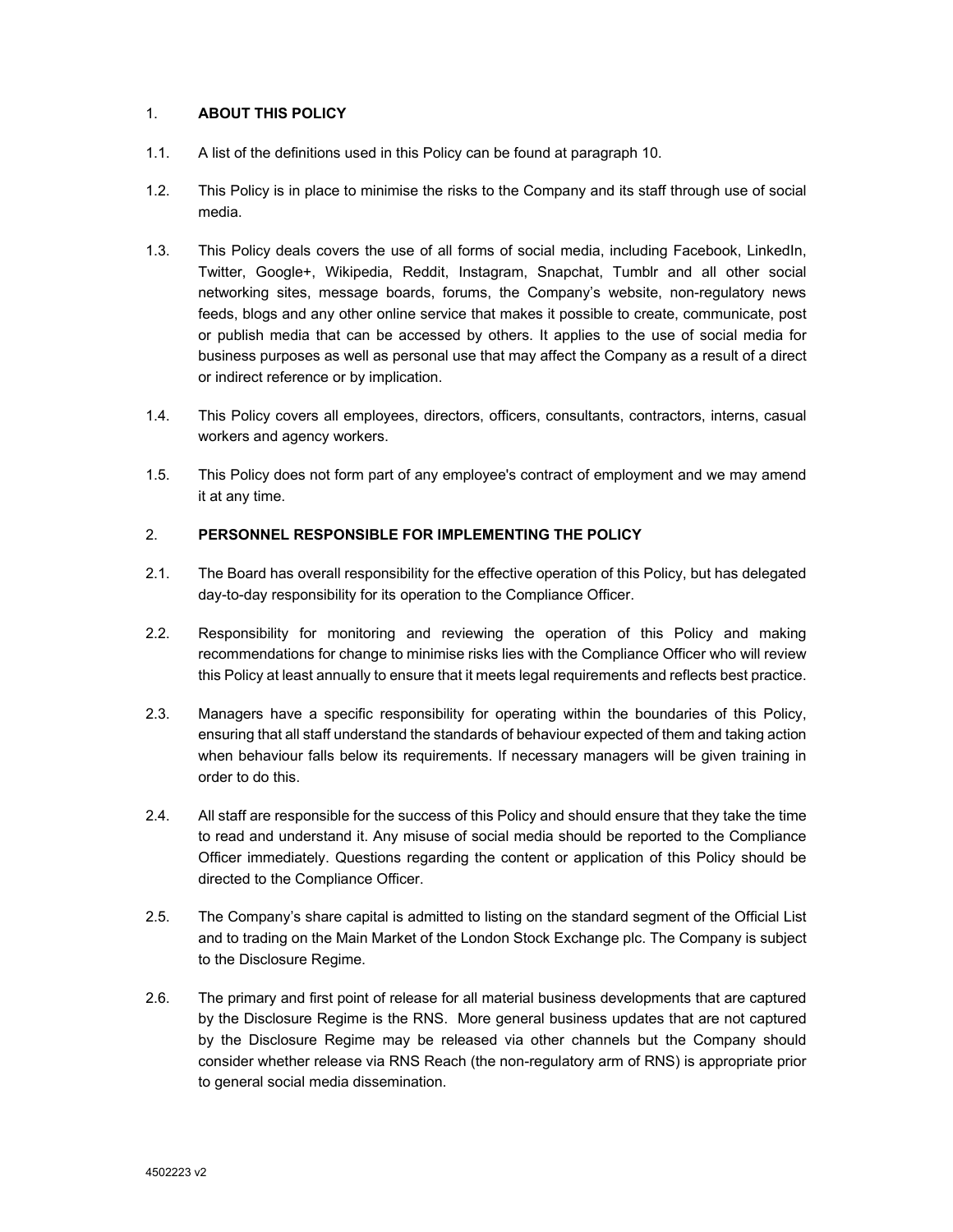- 2.7. Extreme care needs to be taken in respect of any use of social media which could mislead or constitute "market abuse" under MAR. It is also imperative that social media activity never:
	- (a) pre-empts information that is required to be released via RNS; and/or
	- (b) paints a "slant" on information released via RNS or selectively edits or summarises material release via RNS, which might render the information as posted or re-posted misleading.
- 2.8. If any staff member is unsure regarding any posts they wish to publish via non-regulatory news feeds, on the Company's website or via any other form of social media, the Company must take advice from its legal advisers before approving any such public communication.

# 3. **COMPLIANCE WITH RELATED POLICIES AND AGREEMENTS**

- 3.1. Social media should never be used in a way that breaches any of the Company's other policies. If an internet post would breach any of the Company's policies offline (*e.g.*, a statement made in a meeting or on a presentation slide), it will also breach them online. For example, members of staff are prohibited from using social media to:
	- (a) breach the Company's obligations with respect to the rules of relevant regulatory bodies, in particular the DTR2 or MAR, further details of which are set out at paragraph 5 below;
	- (b) breach any obligations contained in those policies relating to confidentiality;
	- (c) harass or bully other staff in any way;
	- (d) unlawfully discriminate against other staff or third parties; or
	- (e) breach any other laws or regulatory requirements.
- 3.2. Staff should never provide references for other individuals on social or professional networking sites, as such references, positive and negative, can be attributed to the organisation and create legal liability for both the author of the reference and the organisation.
- 3.3. Staff who breach any of the above policies will be subject to disciplinary action and serious and/or persistent breach may be grounds for dismissal.

## 4. **PROHIBITED USE**

- 4.1. No member of staff shall:
	- (a) disclose any information via social media channels relating to the Company or its business, including but not limited to the Company's clients, the operation of its business or any business opportunities, without prior approval of the Compliance Officer;
	- (b) post comments about sensitive business-related topics, such as the Company's performance, or do anything to jeopardise the Company's trade secrets, confidential information and intellectual property. Members of staff must not include the Company's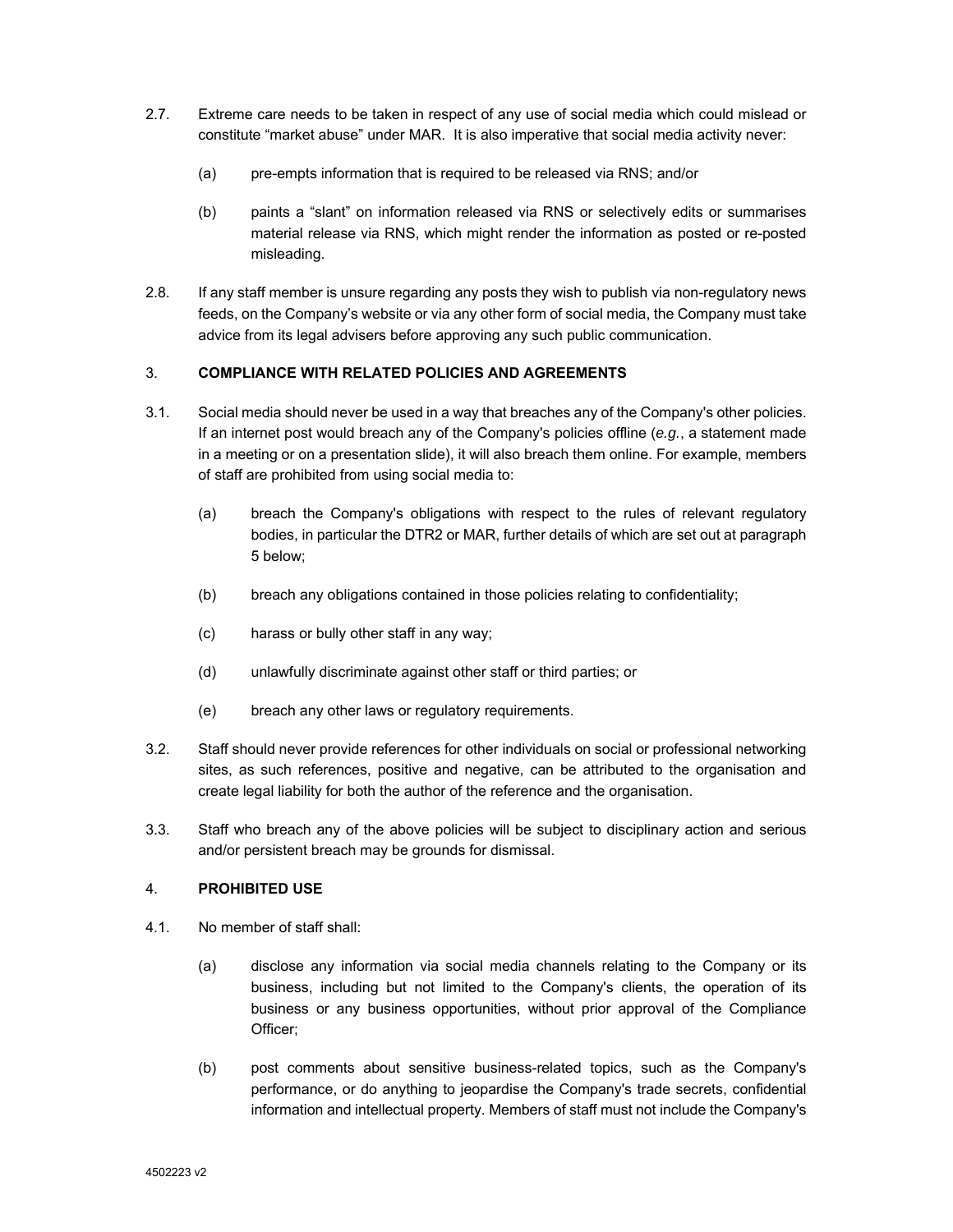logos or other trademarks in any personal social media post or in a personal profile on any social media channel.

## 5. **REGULATORY REQUIREMENTS**

- 5.1. MAR and DTR2 require the Company to make announcements to the public via RNS without delay in respect of any developments which are not public knowledge and which, if made public, would be likely to lead to a significant movement in the Company's share price. This may include matters concerning a change in the Company's financial condition, sphere of activity, performance of business or its expectation of its performance. Any statement which is "forward looking" needs to be managed with extreme care.
- 5.2. Where the Company is required to make a RNS notification, the notification must be made no later than the information is published elsewhere. The fact that information is released through other channels or is or may become publically available via other sources is not a substitute for making an RNS disclosure. Consequently, the requirement to make a notification under MAR or DTR 2 can never be satisfied by disclosure via social media.
- 5.3. All information which must be disclosed to the market pursuant to the requirements of a MAR and DTR2 must be disclosed in a format which complies with DTR and MAR. The Company shares risk being suspended from trading where there has been an unusual share price movement as a result of information finding its way into the public domain other than through the correct regulatory channels. If information considered to be inside information is put into the public domain ahead of release via RNS the person initiating that release may commit the offence of market abuse under MAR. The FCA can investigate and take such disciplinary action as it considers appropriate in such an instance.
- 5.4. It is also an offence under MAR to disclose inside information other than via RNS, and to make premature or selective disclosures which may reasonably be considered to be intended to cause a movement in the Company's share price (e.g. a leak of confidential information), as these may constitute market abuse under MAR. The FCA has jurisdiction to investigate and may impose penalties (including unlimited fines) on both the Company and its directors for market abuse.

## 6. **BUSINESS USE OF SOCIAL MEDIA**

- 6.1. If a member of staff's duties require them to speak on behalf of the organisation in a social media environment, that individual must seek approval for such communication from their manager who may require them to undergo training before they do so and impose certain requirements and restrictions with regard to their activities.
- 6.2. Likewise, if you are contacted for comments in relation to any public announcement made by the Company for publication anywhere, including in any social media outlet, direct the enquiry to the Compliance Officer and do not respond without written approval.
- 6.3. The use of social media for business purposes is subject to the remainder of this Policy.
- 6.4. Any business use of social media should be considered against the flow chart set out in the Appendix to this Policy.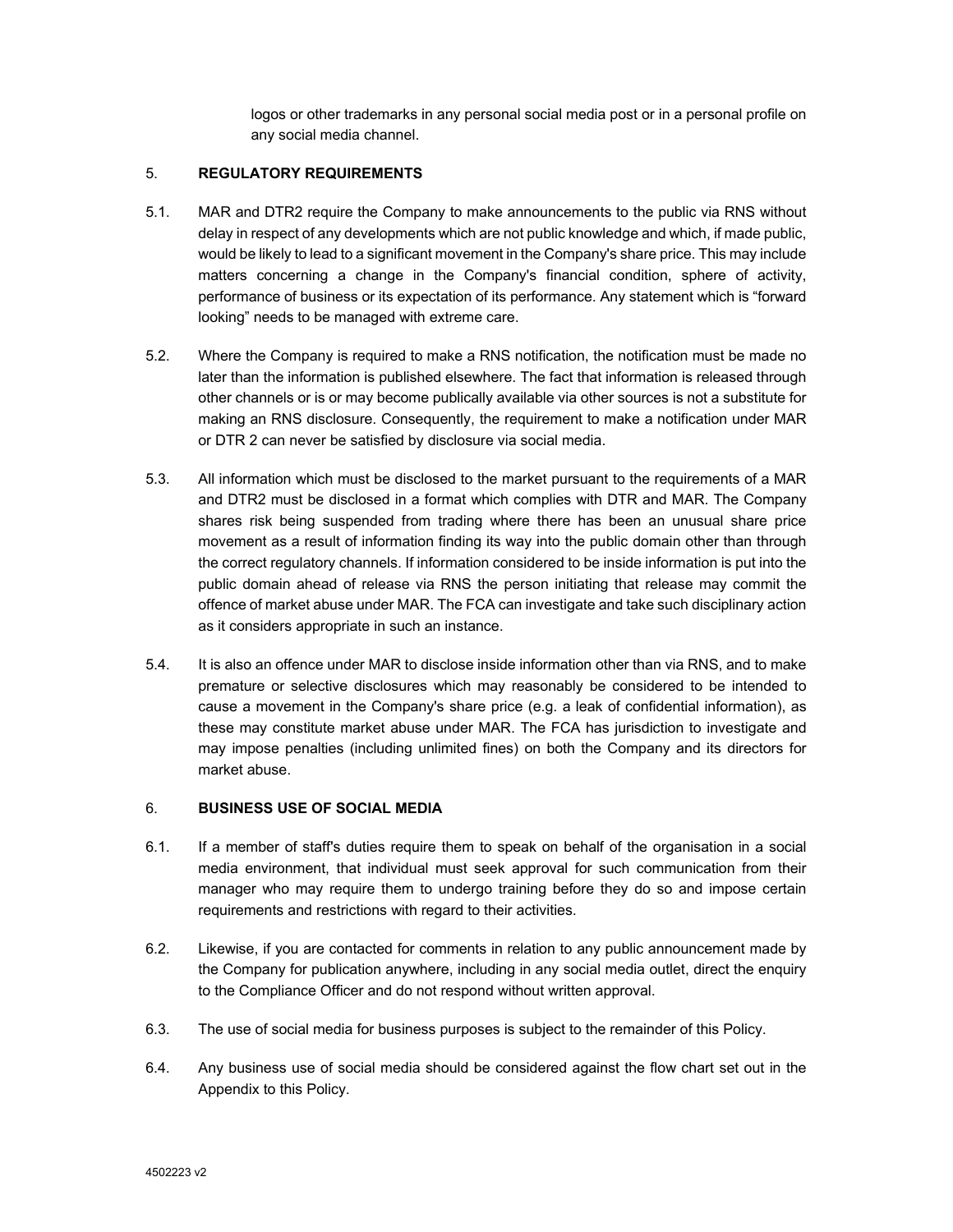## 7. **GUIDELINES FOR RESPONSIBLE USE OF SOCIAL MEDIA**

- 7.1. All members of staff should be aware that:
	- (a) they should avoid using terms or words which might exaggerate the truth or suggest or imply something which is factually incorrect;
	- (b) they should be respectful to others when making any statement on social media and be aware that you are personally responsible for all communications which will be published on the internet for anyone to see;
	- (c) if they disclose their affiliation with the Company on their personal profile or in any personal social media postings, they must state that their views do not represent the Company's views if the subject matter of the statement could reasonably be imputed to the Company. Members of staff should make sure that when using the Company's social media channels any content they post is consistent with the professional image the Company present to clients and colleagues;
	- (d) if members of staff are uncertain or concerned about the appropriateness of any statement or posting, they should refrain from posting it until they have discussed it with their manager. As noted above, all posts relating directly to the Company and its business must be approved by the Compliance Officer before publication;
	- (e) using social media when your judgement is impaired in any way can have serious consequences; and
	- (f) if they see social media content that disparages, reflects poorly on the Company, or might be misleading, incorrect or not in accordance with the Company's Social Media Policy they should contact the Compliance Officer immediately.

Always remember that any social media interaction is a permanent record. Always think how any post will be viewed in hindsight.

## 8. **MONITORING**

The Company reserves the right to monitor, intercept and review, without further notice, staff activities using its Information Technology resources and communications systems, including but not limited to social media postings and activities, to ensure that its rules are being complied with and for legitimate business purposes and that staff consent to such monitoring by their use of such resources and systems.

Employees and Directors will report to the Company, and the Company will maintain, details of all social media accounts used for the business of the Company (including financial bulletin boards) together with usernames and passwords (to ensure the Company has control over access to all social media channels).

## 9. **BREACH OF THIS POLICY**

9.1. The Company should make staff aware that: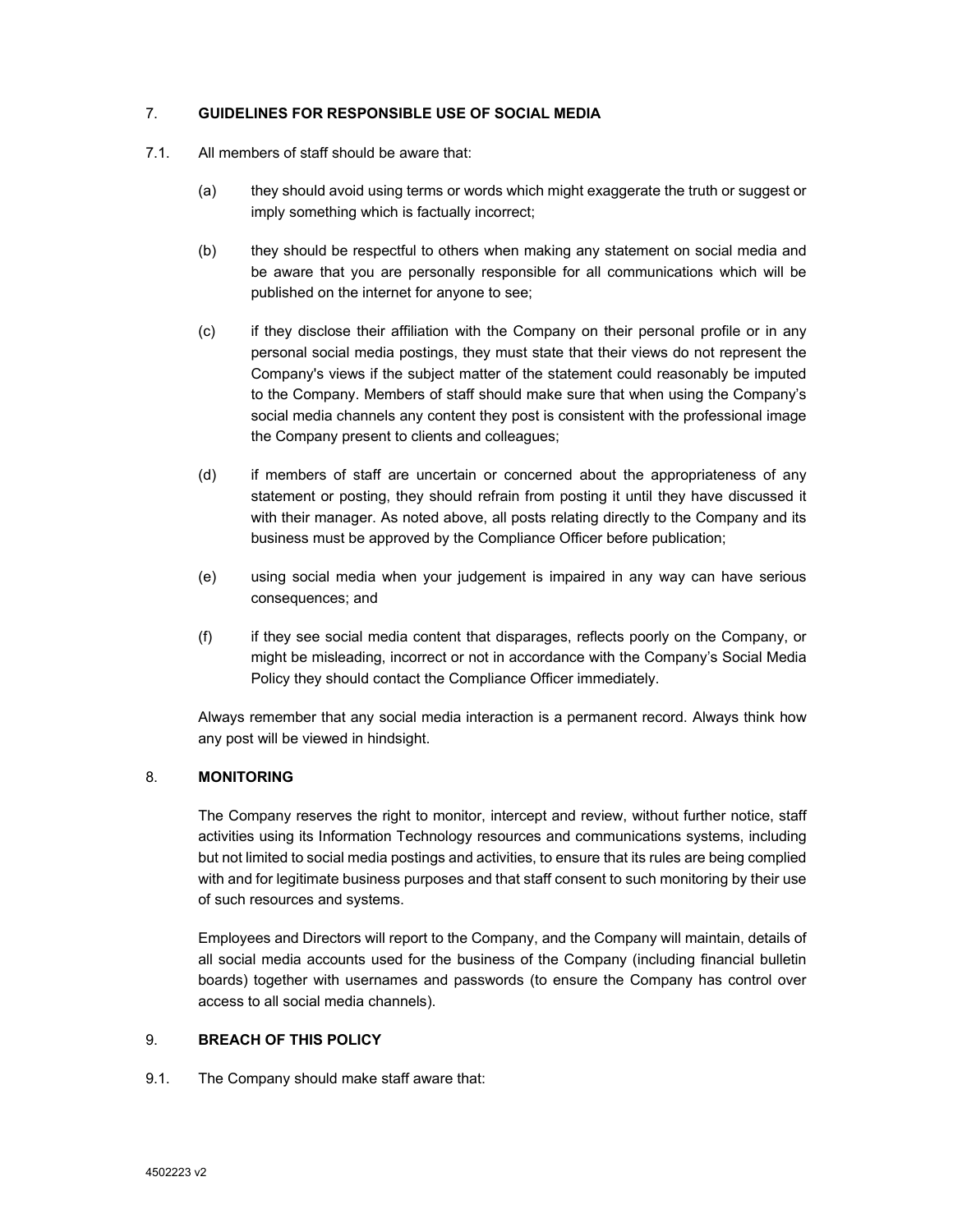- (a) breach of this Policy may result in disciplinary action as explained above. Any member of staff suspected of committing a breach of this Policy will be required to co-operate with the Company's investigation, or any investigation undertaken by FCA, which may involve handing over relevant passwords and login details.
- (b) Members of staff may be required to remove any social media content that the Company considers to constitute a breach of this Policy. Failure to comply with such a request may in itself result in disciplinary action.

#### 10. **DEFINITIONS**

"**Board**" means the board of directors of the Company, from time to time.

"**Company**" means Cobra Resources plc.

"**Compliance Officer**" means the Chief Financial Officer of the Company.

"**Disclosure Regime**" means the disclosure regime set out in Disclosure Guidance and Transparency Rule 2 and the Market Abuse Regulation.

"**DTR**" means the Disclosure Guidance and Transparency Rules.

"**FCA**" means the Financial Conduct Authority.

"**MAR**" means the Market Abuse Regulation.

"**Policy**" means this social media policy.

"**RNS**" means Regulatory News Service.

| <b>POLICY OWNER</b>   | The Company owns this Policy                                                                                                                                             |
|-----------------------|--------------------------------------------------------------------------------------------------------------------------------------------------------------------------|
| APPROVAL              | This Policy has been approved by the Board                                                                                                                               |
| <b>IMPLEMENTATION</b> | The Compliance Officer is responsible for<br>ensuring that the Company's governance<br>structures and procedures are adequate to<br>meet the requirements of this Policy |
| DATE APPROVED         | November 2018                                                                                                                                                            |
| <b>EFFECTIVE DATE</b> | November 2018                                                                                                                                                            |